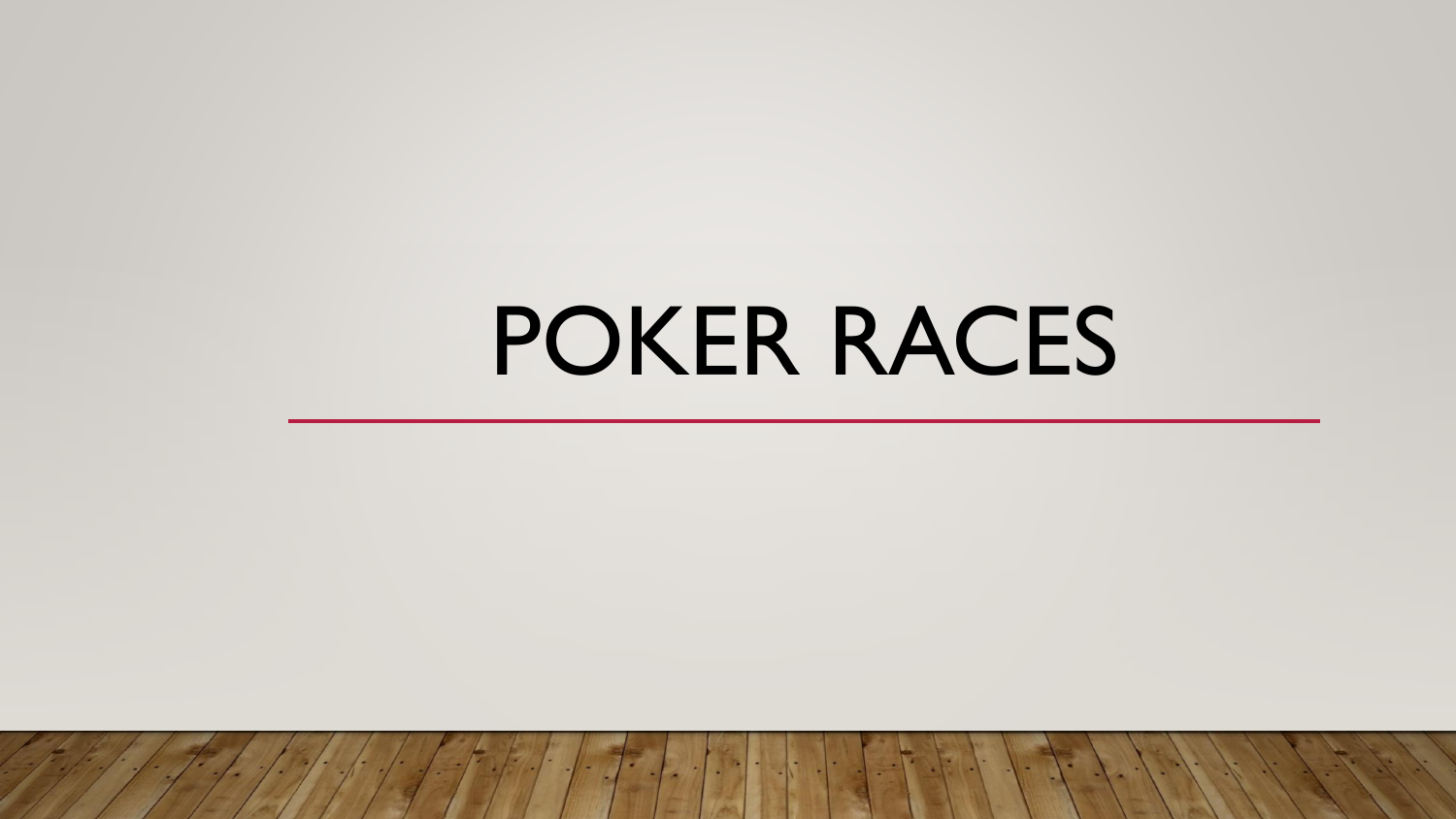#### TIPS FOR THE TEACHER

- Pairs alternate sprinting for 1 card, the student waiting can go once their partner crosses the starting line.
- Ist card they touch they must carry back.
- There is no trading amongst other groups.
- You can have a maximum of 7 cards in your possession.
- Once you have 7, you can discard I card and retrieve another. All discards must be returned face down.
- When the game is called, no more cards can be picked up.
- Make your best hand at the end of 2 minutes.
- All cards must be returned at the end of each round.
- Use music to start and stop the race.
- Adjust the game's time to match the distance the students have to run (ie. 2 minutes for long distances, 1:30 for medium, etc).
- Do not use Jokers.
- If they have more than 7 cards, they automatically lose.
- You can have groups of students compare their hands against other groups of students or the whole class.
- Make numerous piles of cards for the students to choose from (alleviates congestion/traffic).
- Have judges at both the starting point and the piles of cards.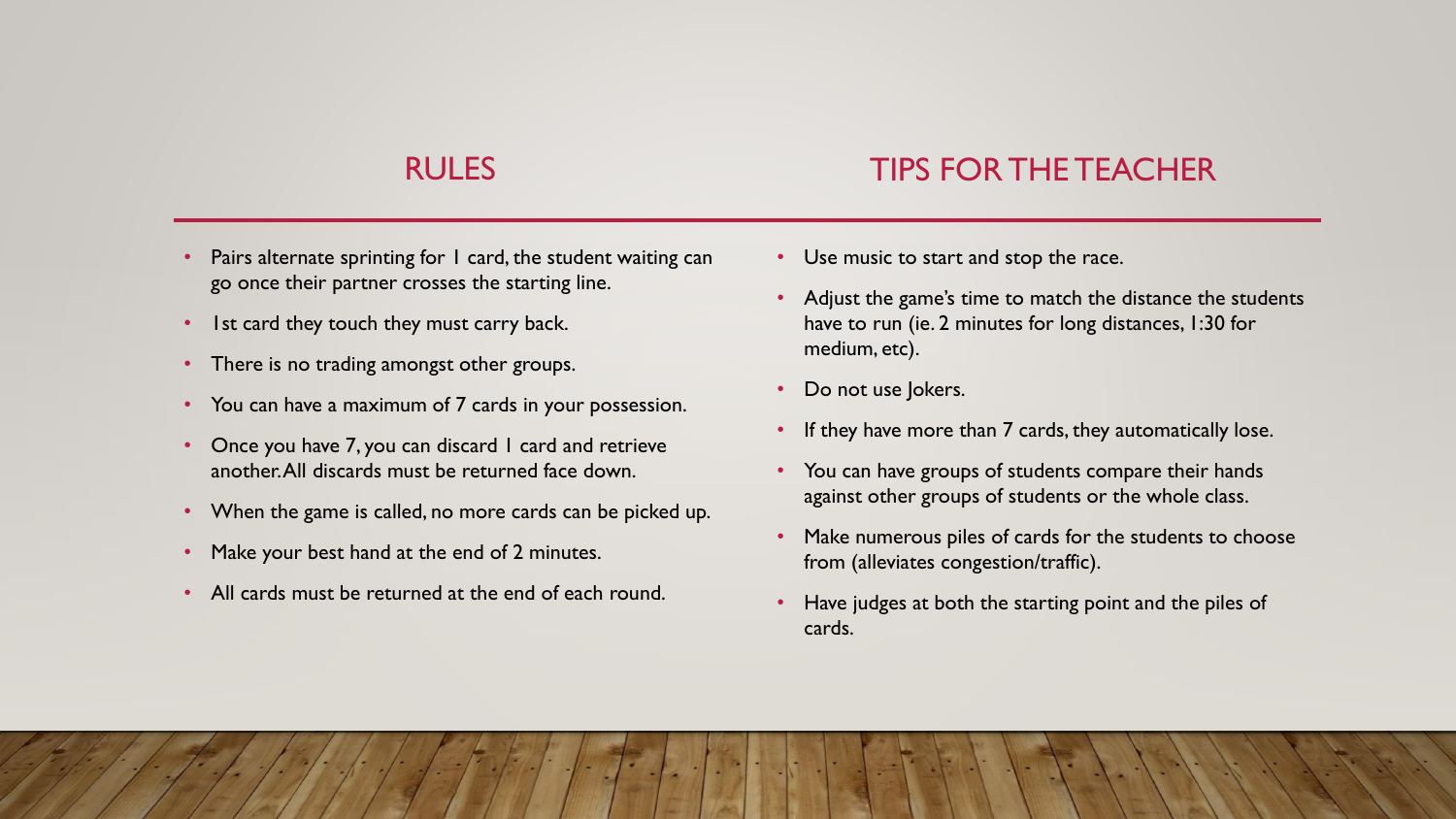### VARIATIONS

- **Highest Ranking Wins:** The pair that has the highest ranking 5 card poker hand wins.
- Make a Random Card Wild: The teacher calls out "2's are wild" this game, so that any 2 card drawn can become any card they want. Highest ranking 5 card poker hand wins.
- Lowest Ranking Wins: The group that has lowest ranking 5 cards wins. Usually all singles without having a straight. The lowest hand you could have is A, 2, 3, 4, 6 of any suit. In case of a tie, you look at each groups next lowest card and so on.
- **Switch and Ditch:** At the end of time each team slides two of their cards face down to the group on their left and one face down to the group on their right. Once all cards are switched and ditched all groups pick up their three new cards at once to see who has the highest ranking 5 card poker hand.
- **3 Strikes Your Out:** If a group has a 3 in their hand at the end of the regulation then they are disqualified from winning that round. \* Remember no switching cards until you have seven in your hand! Highest ranking 5 card poker hand wins.
- **3 of a Kind:** Best 3 of a kind wins…all other poker hands are void.
- Teacher Card: At the end of the round a teacher flips over a card and all groups can use that card as well as their seven cards to form their best hand.
- **Use a different motor skill**
- **Make it a tournament:**
	- 1st place 4 points, 2nd place 3 points, etc.
	- Play multiple rounds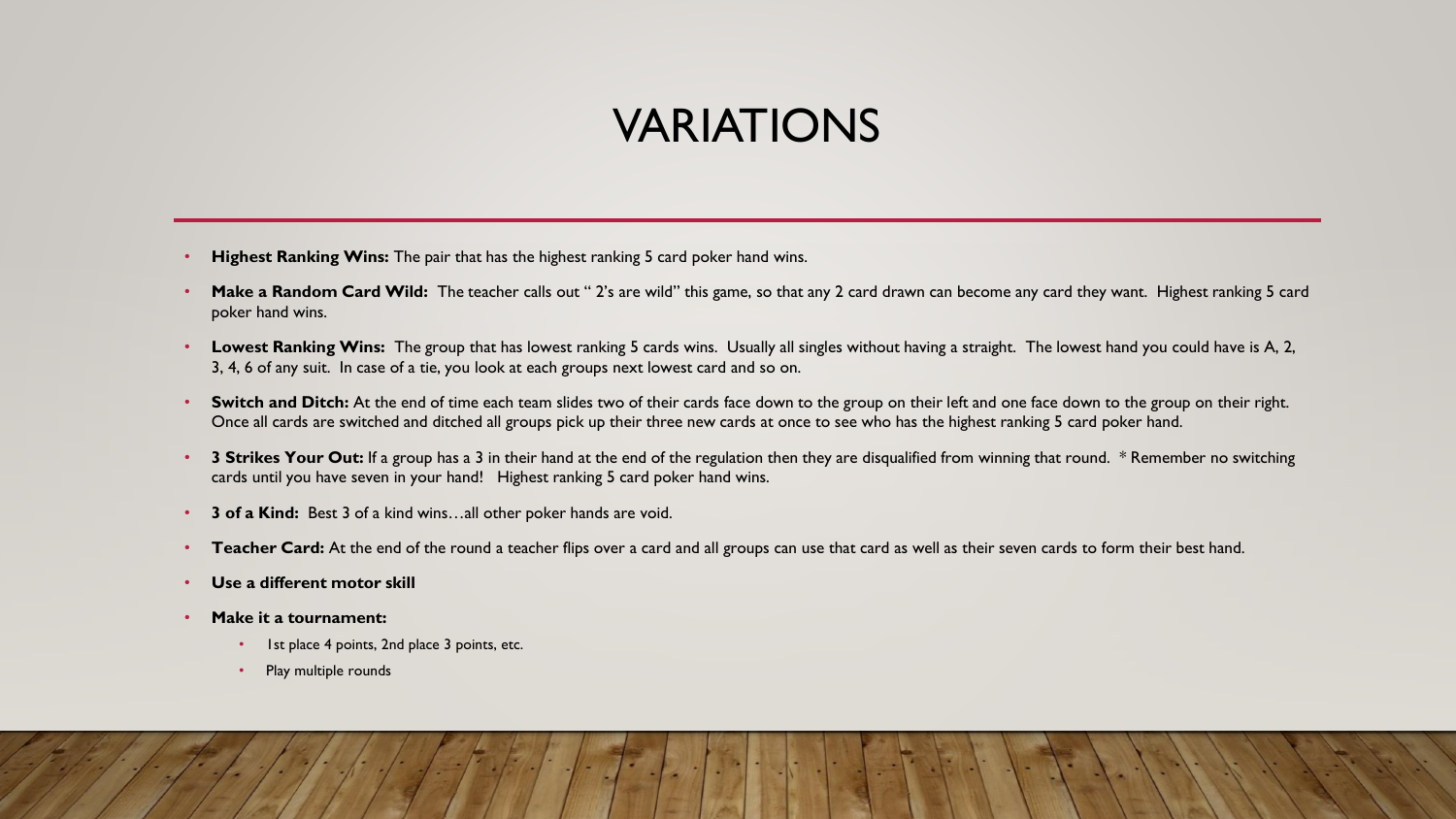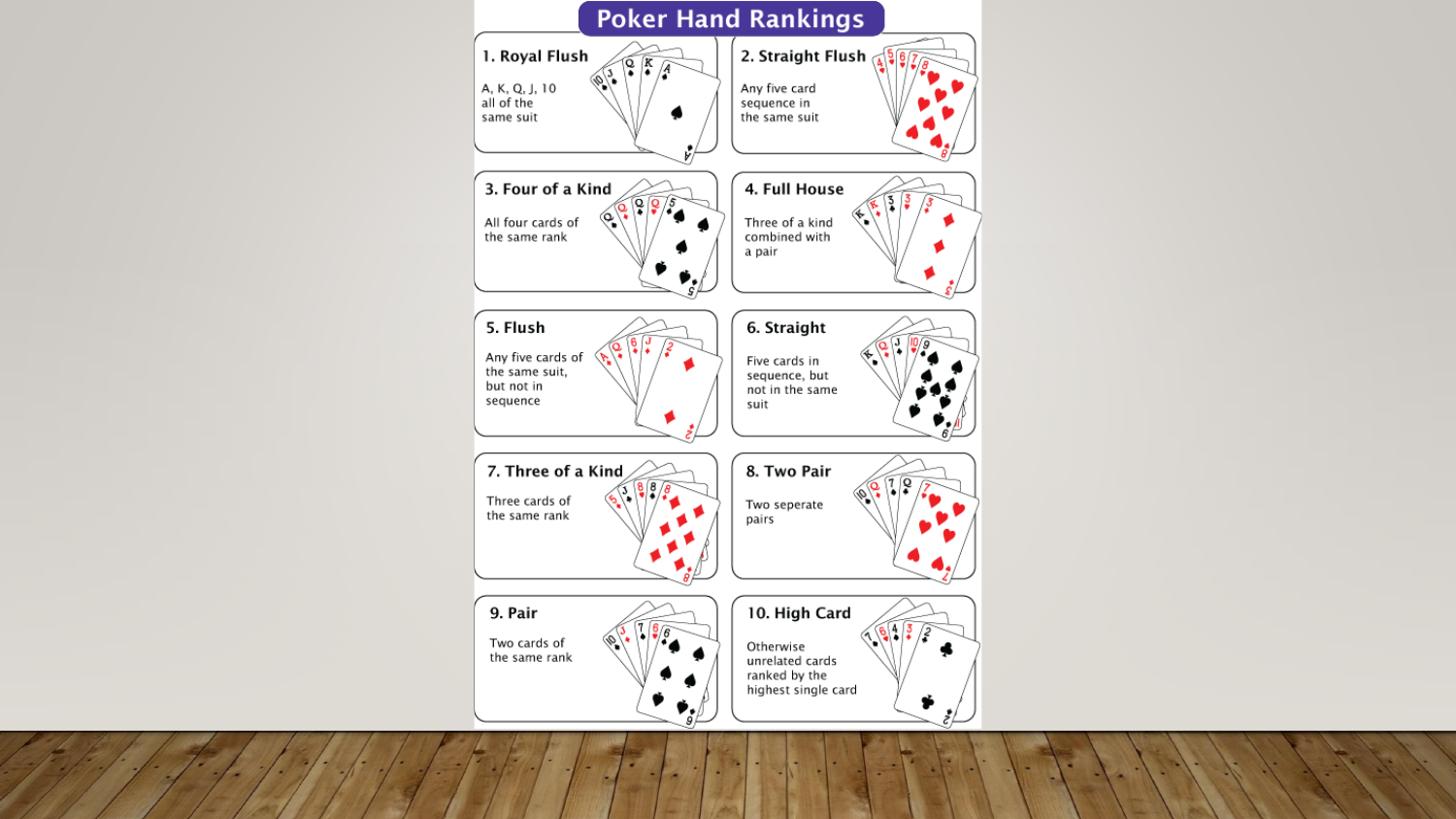# WORD SCRAMBLE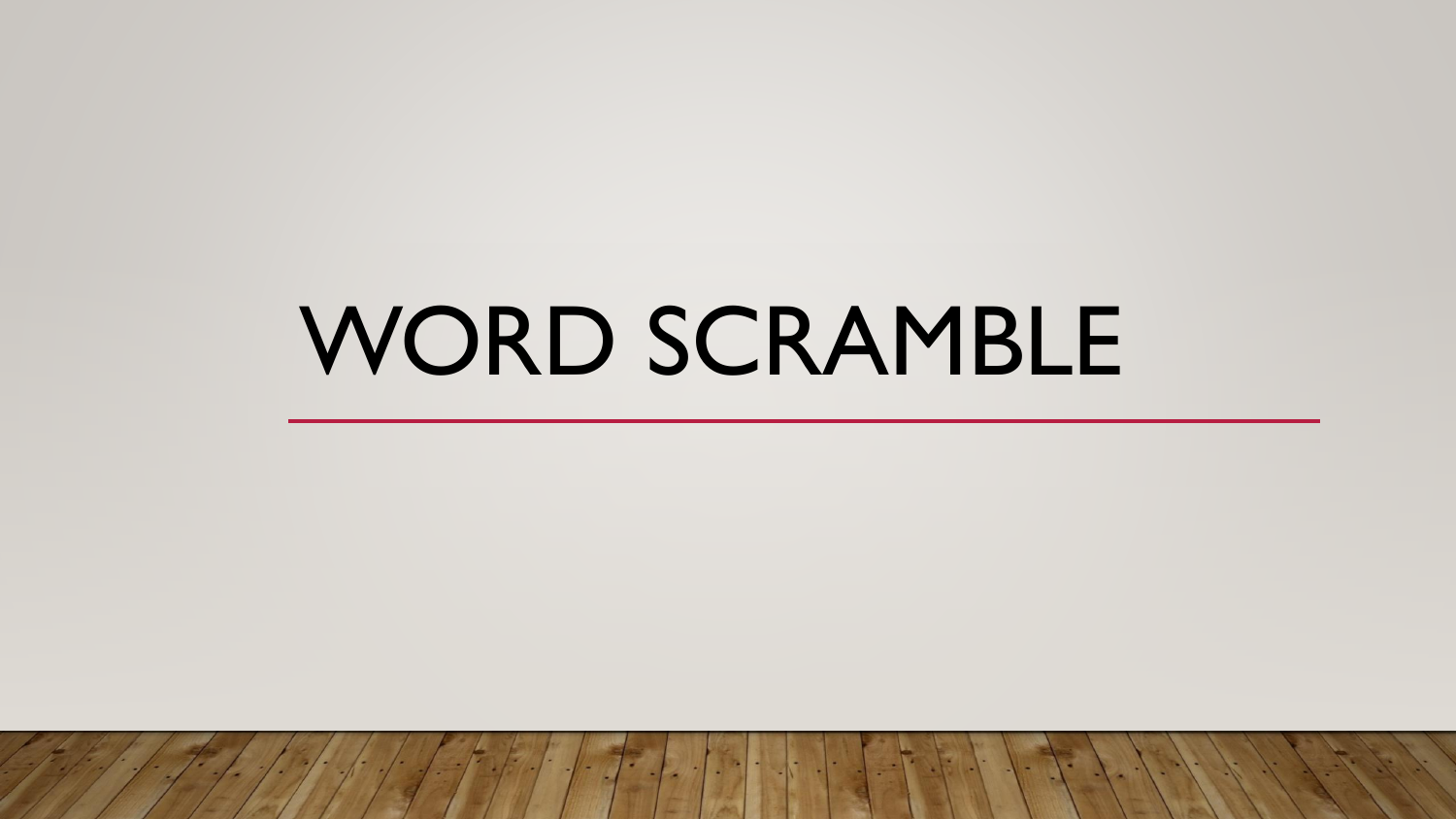- One partner must run to the whiteboard and grab a pen/crayon and return to starting position.
- Once they return, they write down 2 words using the letters from the whiteboard (each letter can only be used once and words cannot be people's names, acronyms, or slang) and their partner runs to the whiteboard to get a different colored marker/crayon.
- Repeat until time runs out.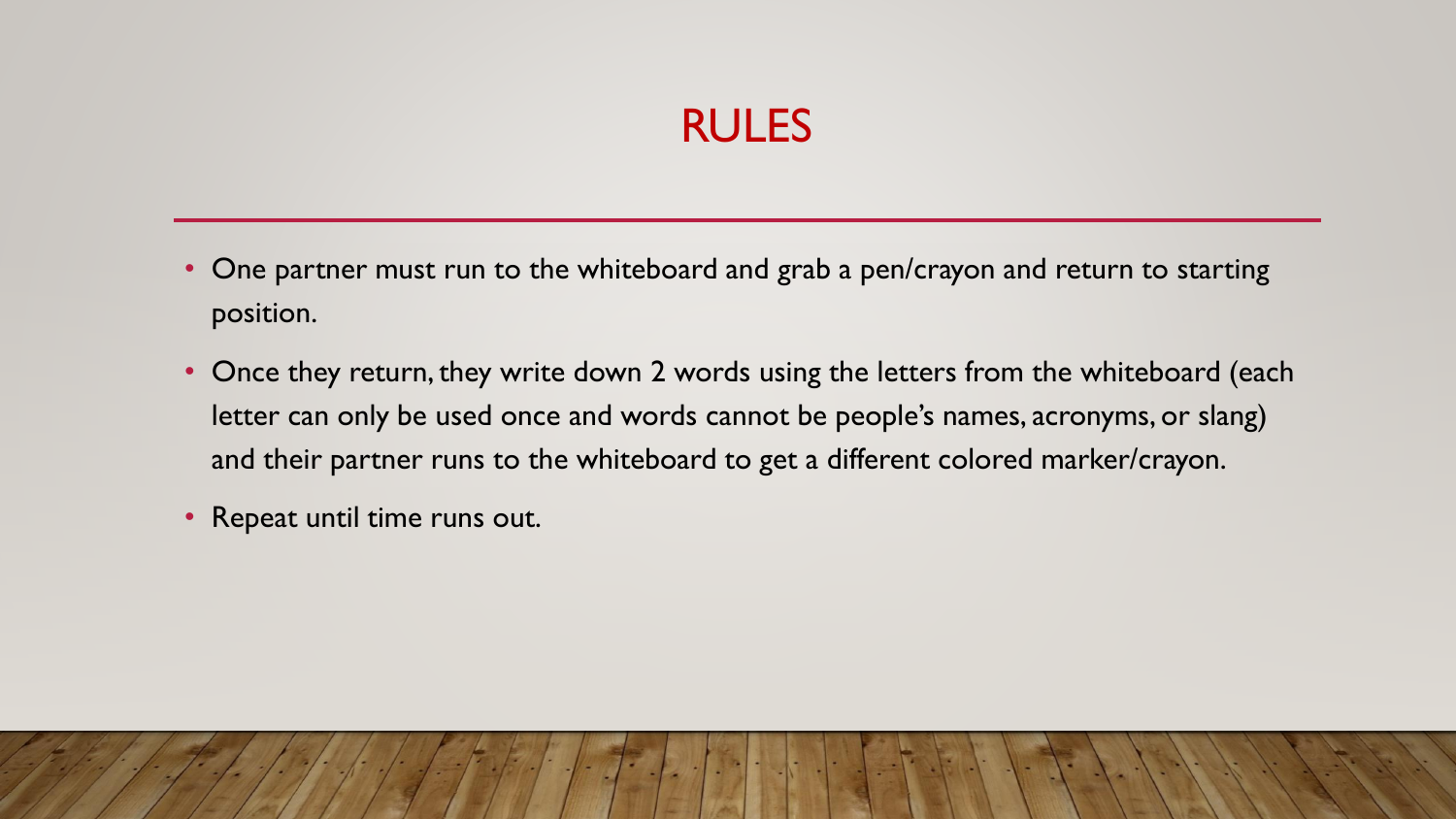### TIPS FOR THE TEACHER

- Use music to start and stop race.
- Make multiple piles to pick up markers/crayons from.
- Emphasize safety when returning markers/crayons to prevent people from falling.
- Choosing different color markers/crayons prevents students from writing down more than 2 words.
- Have a judge at the starting line and one at the whiteboard (for safety).
- Try and use 2 vowels and 5 consonants.
- If they are struggling, replace letters with new ones.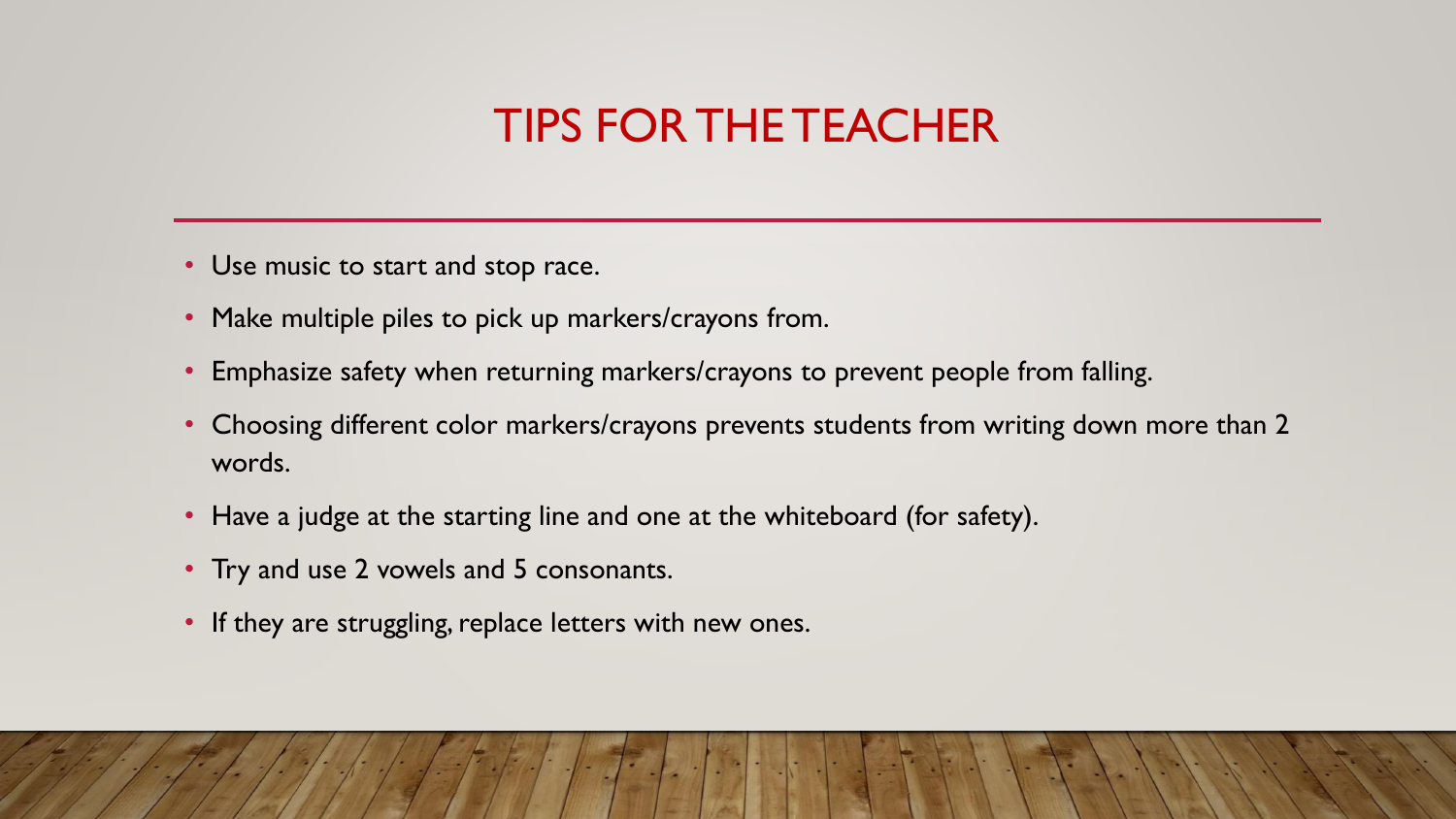| $\#$             | Word | Points | $\#$   | Word | Points |
|------------------|------|--------|--------|------|--------|
| $\,1\,$          |      |        | $16\,$ |      |        |
| $\sqrt{2}$       |      |        | $17\,$ |      |        |
| $\sqrt{3}$       |      |        | $18\,$ |      |        |
| $\sqrt{4}$       |      |        | 19     |      |        |
| $\mathfrak{S}$   |      |        | $20\,$ |      |        |
| $\sqrt{6}$       |      |        | $21\,$ |      |        |
| $\boldsymbol{7}$ |      |        | $22\,$ |      |        |
| $\,8\,$          |      |        | 23     |      |        |
| $\boldsymbol{9}$ |      |        | 24     |      |        |
| $10\,$           |      |        | $25\,$ |      |        |
| $11\,$           |      |        | 26     |      |        |
| $12\,$           |      |        | $27\,$ |      |        |
| $13\,$           |      |        | 28     |      |        |
| $14\,$           |      |        | 29     |      |        |
| $15\,$           |      |        | $30\,$ |      |        |

 letter word = 1 point 4 letter word  $= 2$  points 5 letter word  $=$  3 points 6 letter word  $=$  4 points 7 letter word = 5 points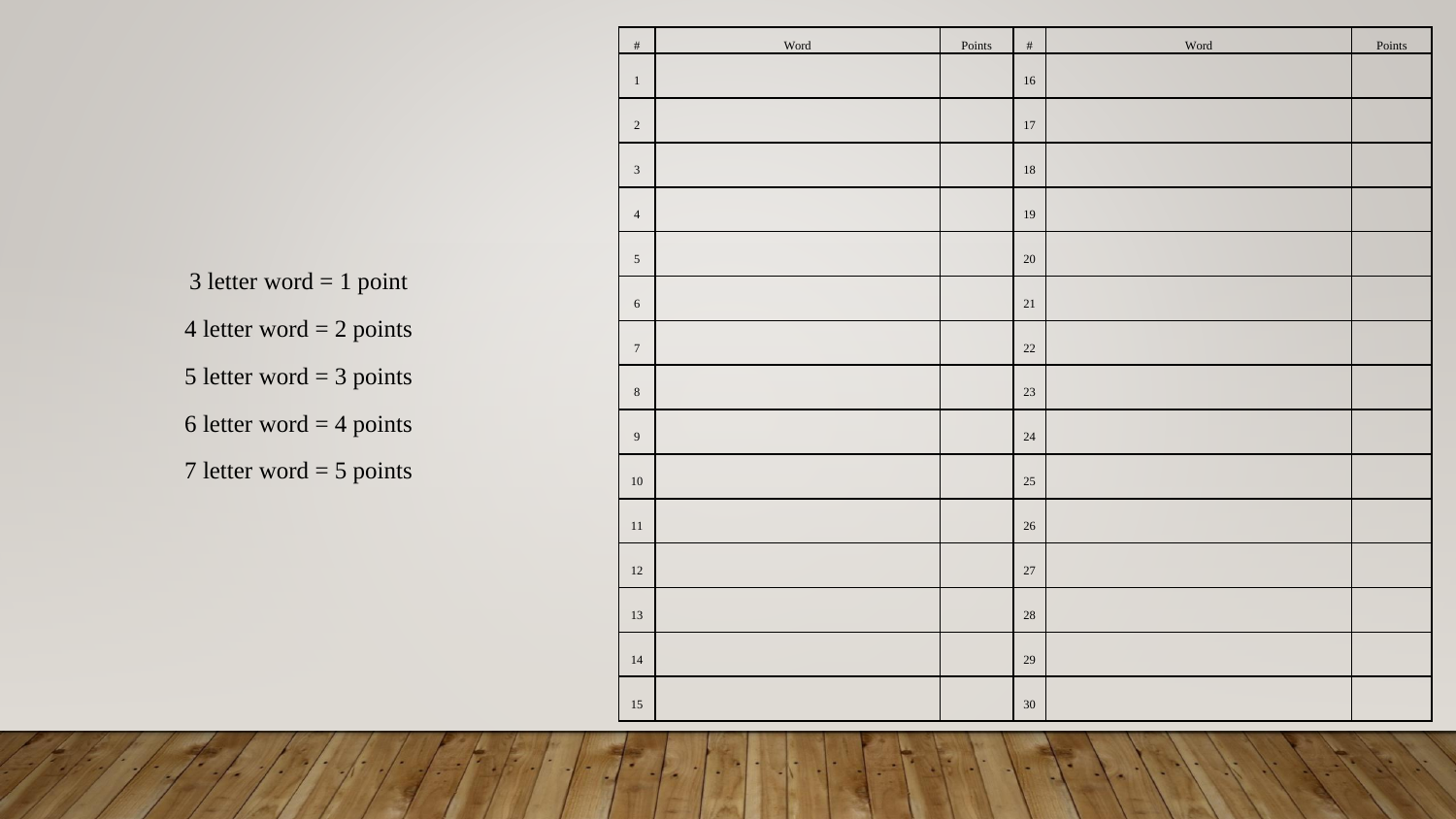# RIDDLE RUN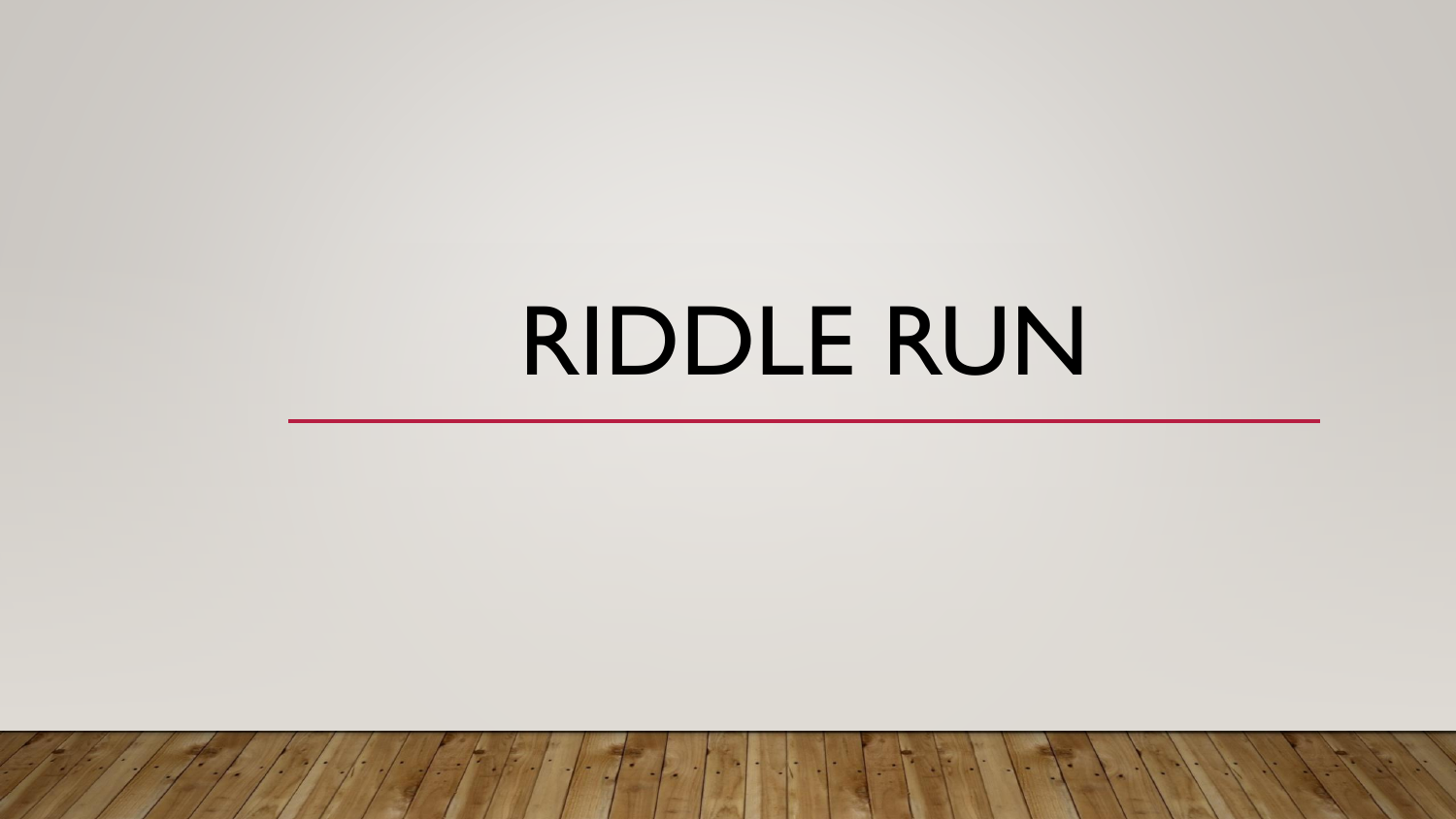#### TIPS FOR THE TEACHER

- Riddles are written on numbered 3x5 cards.
- Teams are in groups of 3.
- One teammate must run to a specified location and take 1 card. Since they are in groups of 3, the distance should be increased.
- Once they return, another teammate goes to get a different card. The two teammates not running must try to solve the riddle before the other teammate returns with another card. Answer sheets are provided.
- When the teammate returns with the next card, the last teammate must return the previous card. At no time can there be 3 teammates trying to solve a riddle.
- The team with the most right answers wins.
- Use music to start and stop race.
- Make multiple piles to pick up cards from. You can even have 4 separate directions with certain directions having more difficult riddles worth higher point values.
- Emphasize safety when returning cards to prevent people from falling.
- Setup Options: (Pile) (Pile) (start)

|         | (start) |        |
|---------|---------|--------|
| (Pile)  |         | (Pile) |
|         |         |        |
|         | or      |        |
|         |         |        |
| (Start) |         | (Pile) |
| (Start) |         |        |
|         |         |        |
| (Start) |         | (Pile) |
| (Start) |         |        |
| (Start) |         | (Pile) |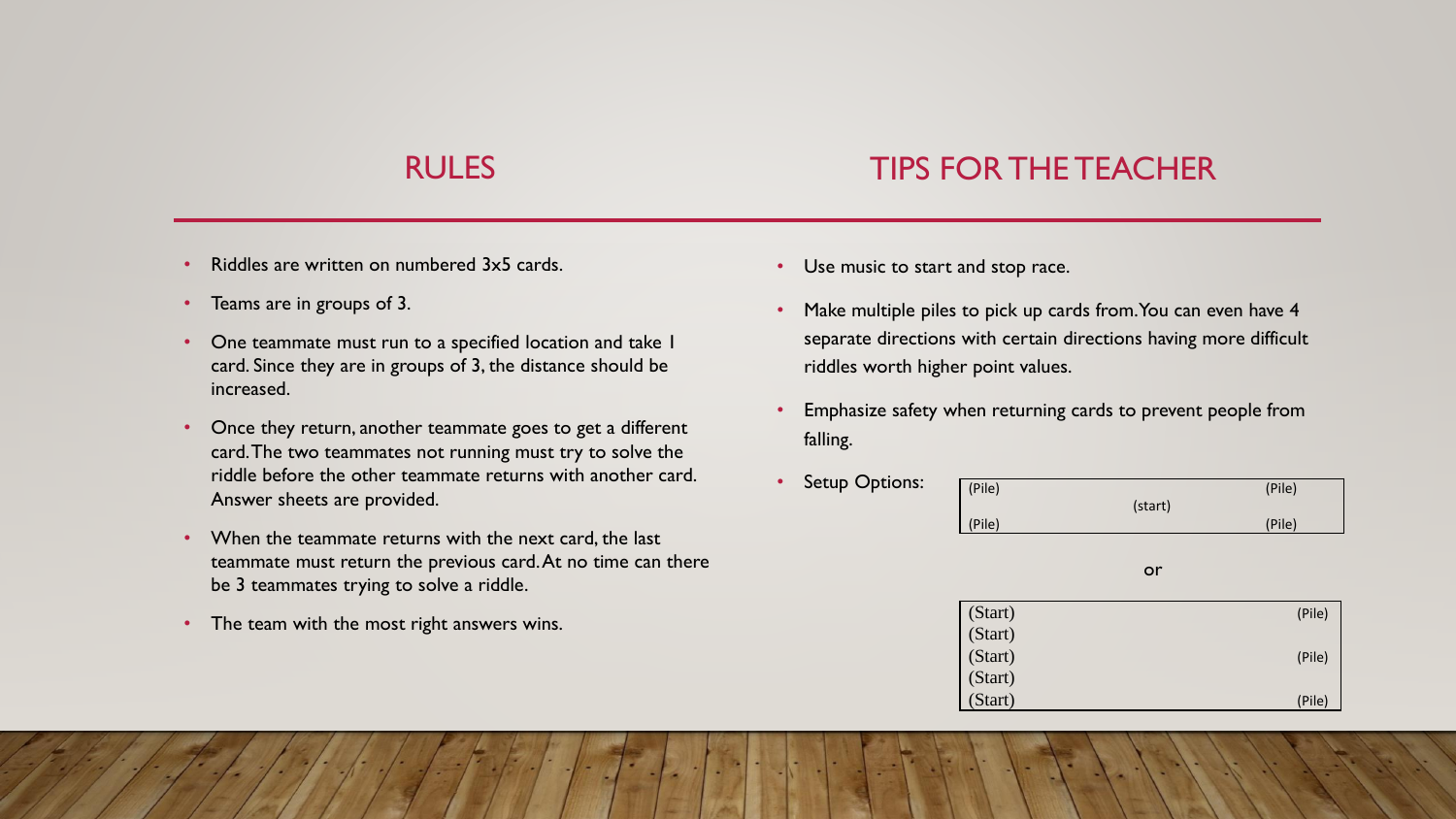### VARIATIONS

- Instead of using riddles, you can use:
	- Current events
	- Questions on a unit (ie. Cues, history of the game, etc)
	- Cross-Disciplinary
		- Each station is a different subject so that students can pick their strengths
		- Ask your school's teachers for questions on topics that students are currently covering in their class.
- Have different point values at each station. Higher difficulty questions equal more points.
- Add a fitness exercise at each station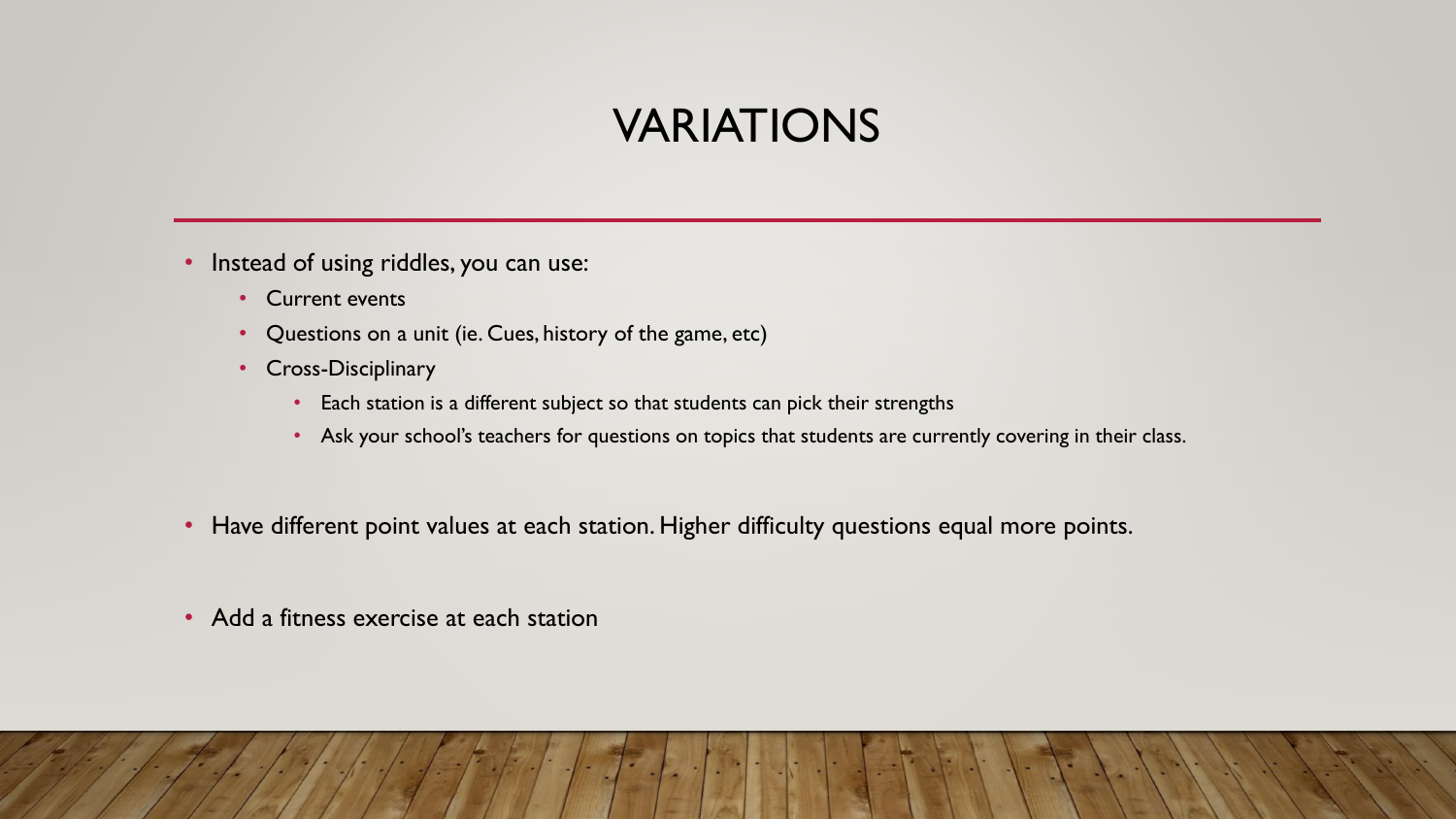| 1.                | 23. |
|-------------------|-----|
| 2.                | 24. |
| $\overline{3}$ .  | 25. |
| 4.                | 26. |
| $\overline{5}$ .  | 27. |
| 6.                | 28. |
| $\overline{7}$ .  | 29. |
| 8.                | 30. |
| 9.                | 31. |
| 10.               | 32. |
| 11.               | 33. |
| 12.               | 34. |
| 13.               | 35. |
| 14.               | 36. |
| 15.               | 37. |
| 16.               | 38. |
| 17.               | 39. |
| 18.               | 40. |
| 19.               | 41. |
| 20.               | 42. |
| $\overline{21}$ . | 43. |
| 22.               | 44. |

×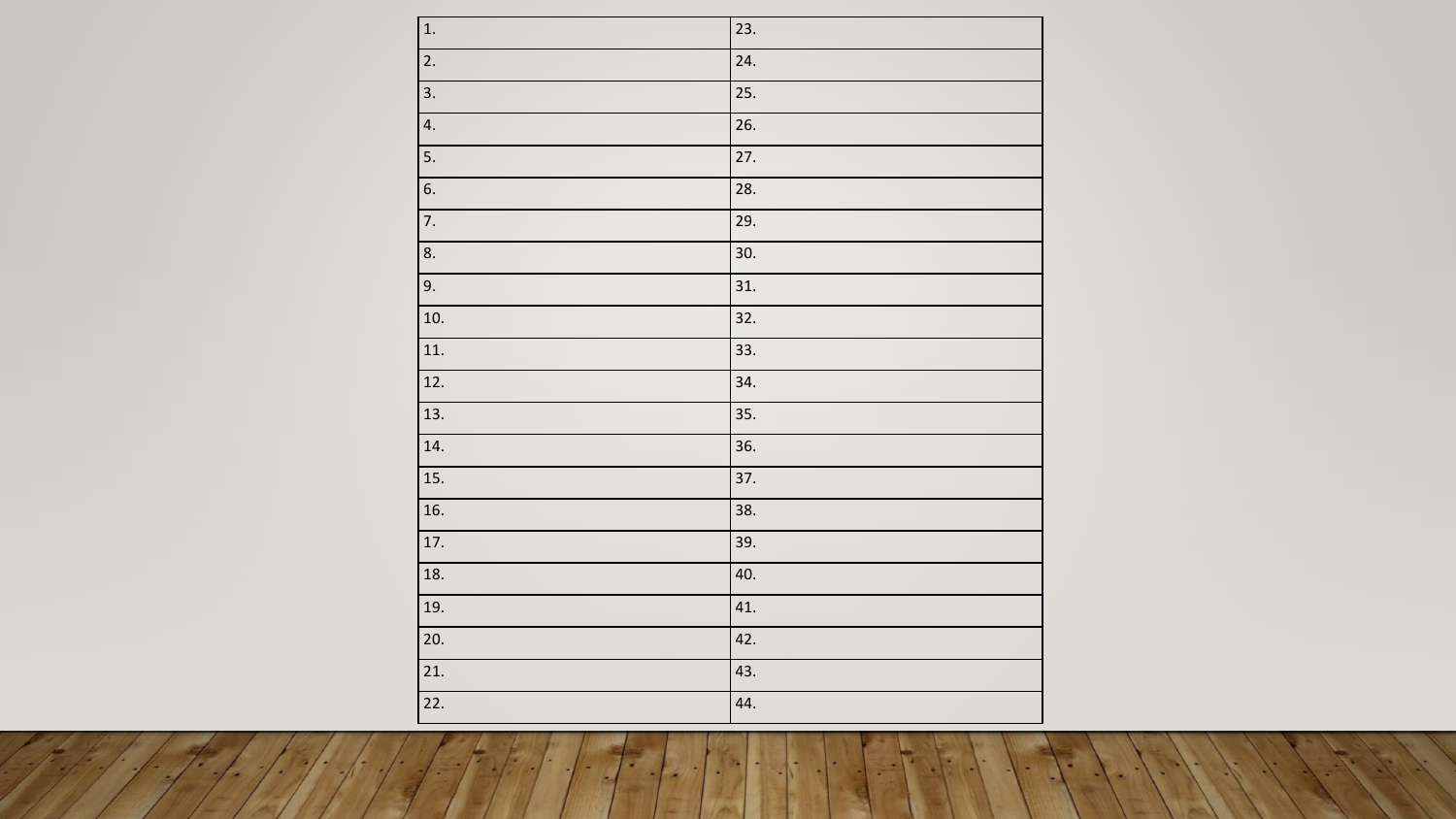# DOMINO MATH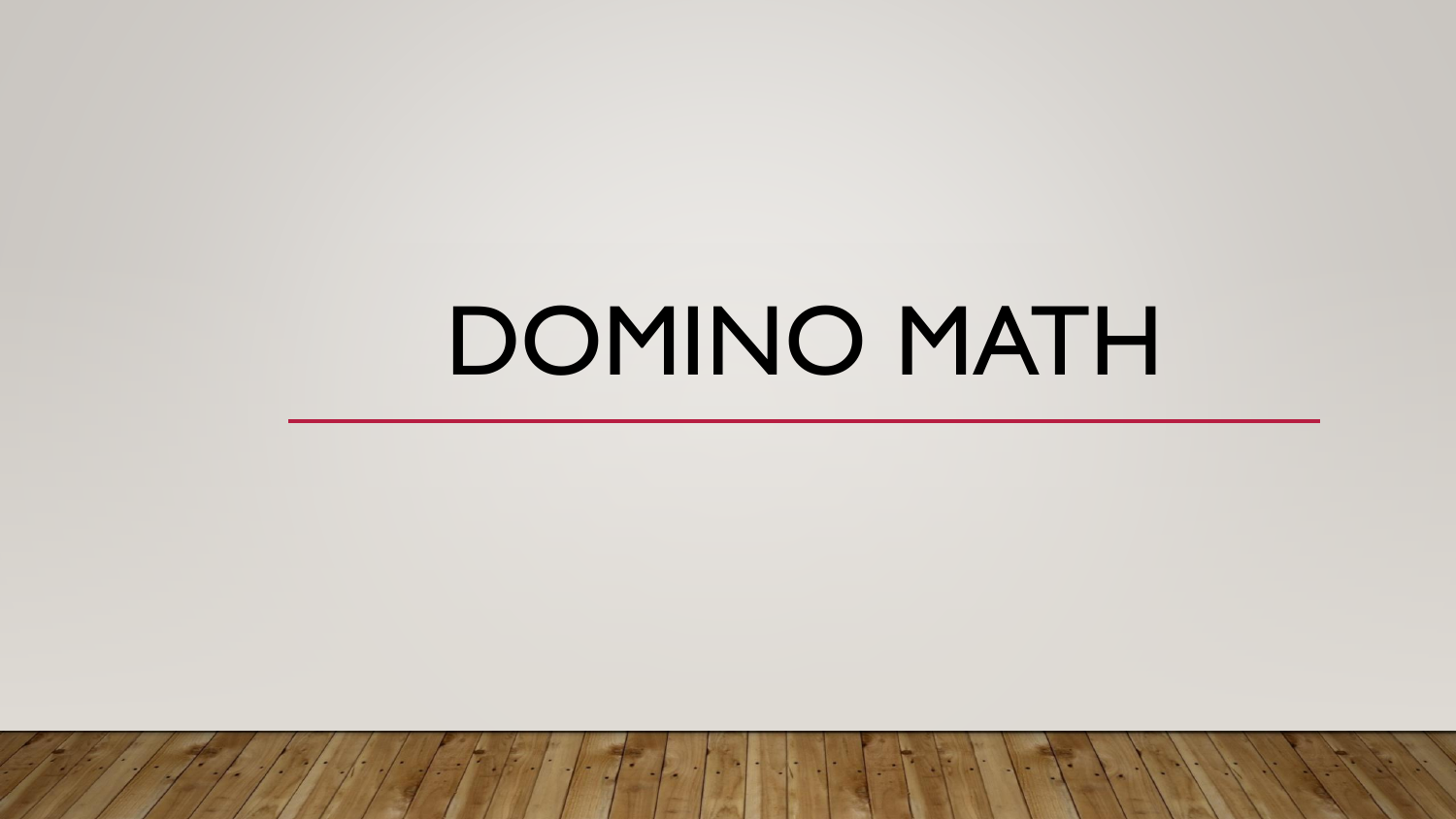- Students are in teams of two.
- One partner runs to grab a tile piece from the pile and returns to the start.
- Once they are back, their partner can go and retrieve a piece.
- Repeat until time stops.
- At the end of the round, students make the longest chain using their tile pieces (ends of dominos have to match).
- Scoring: add up the dots on your longest chain (math).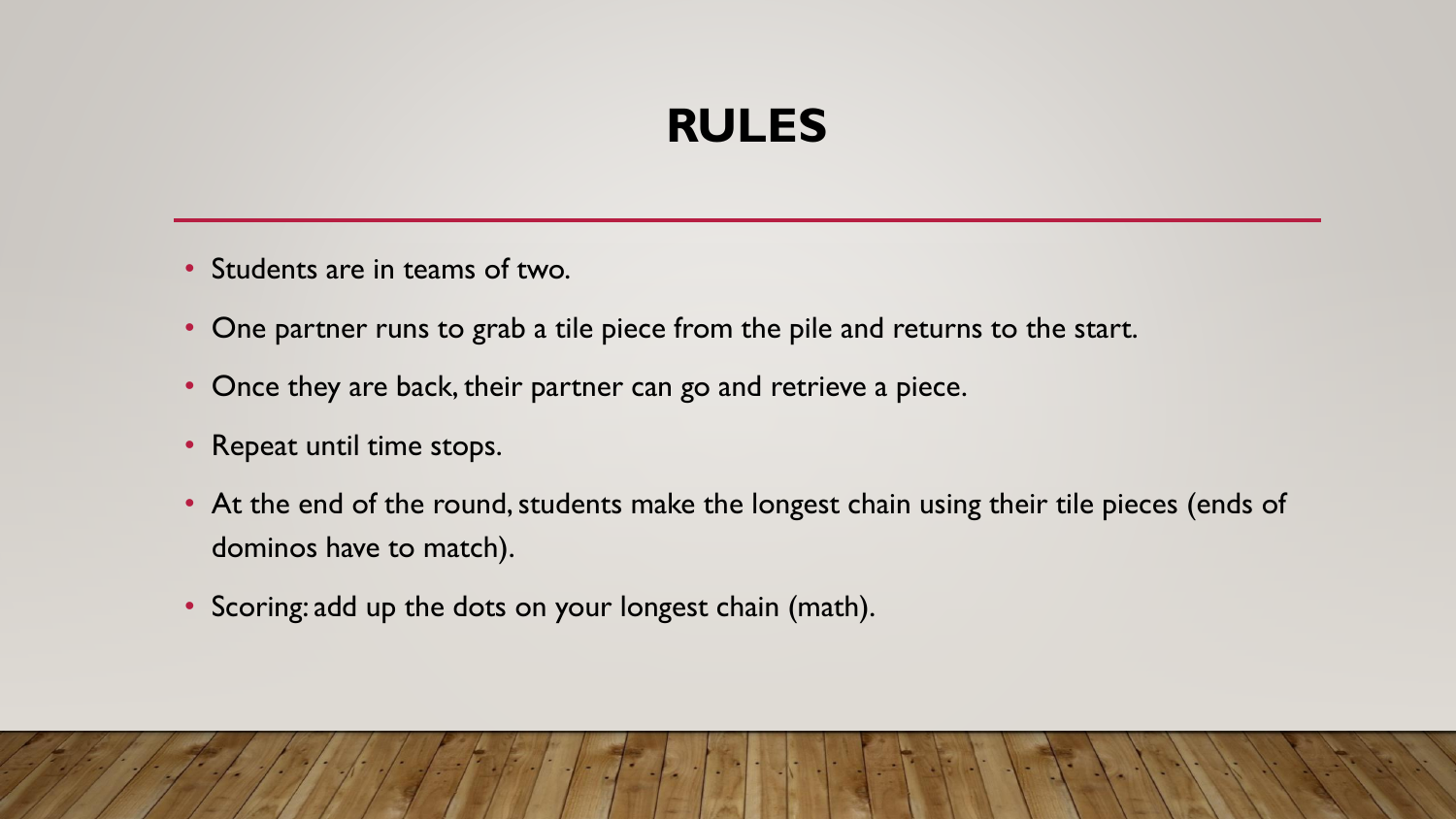# BUILD A BODY